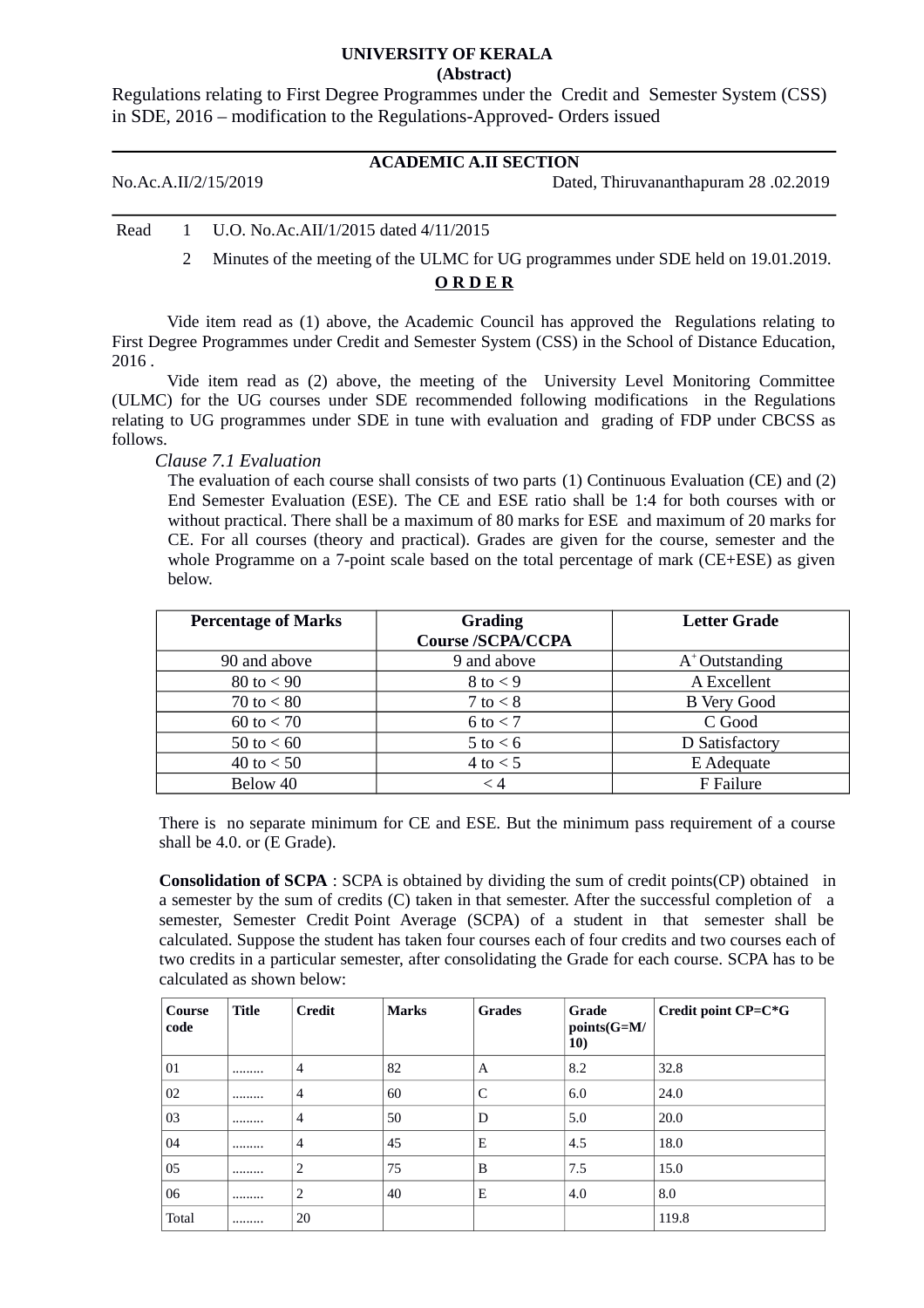For the successful completion of a semester, a student shall have to score a minimum SCPA of 4.00 (E Grade). However, the student shall be promoted to a subsequent semester irrespective of SCPA score(s).

**Consolidation of CCPA** : An overall letter grade (Cumulative Grade) for the whole programme shall be awarded to the student based on the value of CCPA using a seven point scale as given below. It is obtained by dividing the sum of the credit points to all the courses taken by the student, for the entire programme by the total number of credits.

| <b>Semester</b> | <b>SCPA Credit Point(CP)</b> | <b>SCPA Credit(C)</b> |  |  |
|-----------------|------------------------------|-----------------------|--|--|
| 1               | 119                          | 20                    |  |  |
| 2               | 120                          | 20                    |  |  |
| З               | 110                          | 20                    |  |  |
| 4               | 105                          | 20                    |  |  |
| 5               | 100                          | 20                    |  |  |
| 6               | 120                          | 20                    |  |  |
| Total           | 674                          | 120                   |  |  |

#### **Consolidation of CCPA**

\*CCPA= Total Credit Ponits of all semesters/Total Credits of all semesters= 674 / 120 = 5.62=D Grade.

The marks of the courses taken over and above the minimum prescribed credits, shall not be counted for computing CCPA.

For the successful completion of a programme and award of a degree, a student must pass all courses satisfying the minimum credit requirement as given in clause 5.13 and 5.14 and must score a minimum CCPA of 4.00 or an overall grade of E.

## *Clause 12.1 & 12.2 Mark sheet*

Course Codes of the programmes be exactly the same as that of programmes under CBCSS.

The marks-cum-grade sheet of each semester be prepared in the same way as is followed in the case of CBCSS pattern providing 9 columns in the following order with necessary description in the reverse side.

First Degree Programme in ........................................

Under Credit and Semester System (CSS)

Semester : ...

| Course<br>Code | Course<br>Title | Credit<br>(C) | Marks awarded   |                  |                    | Grade<br>Po<br>int<br>(GP) | Grade<br>Awarde<br>d<br>(G) | Credit Point<br>(CxGP) |
|----------------|-----------------|---------------|-----------------|------------------|--------------------|----------------------------|-----------------------------|------------------------|
|                |                 |               | ESE (Max<br>80) | $CE$ (Max<br>20) | TOTAL (Max<br>100) |                            |                             |                        |
| Result         | <b>SCPA</b>     |               |                 |                  |                    |                            | Grade<br>Awarded            |                        |

'Credit and Semester System (CSS)' may be marked in the Mark-cum-Grade Sheet.

The Consolidated mark cum Grade sheet issued at the end of the final semester on completion of the programme shall contain the details of all Courses taken during the entire Programme for obtaining the Degree. The Consolidated mark cum Grade sheet shall indicate the CCPA and